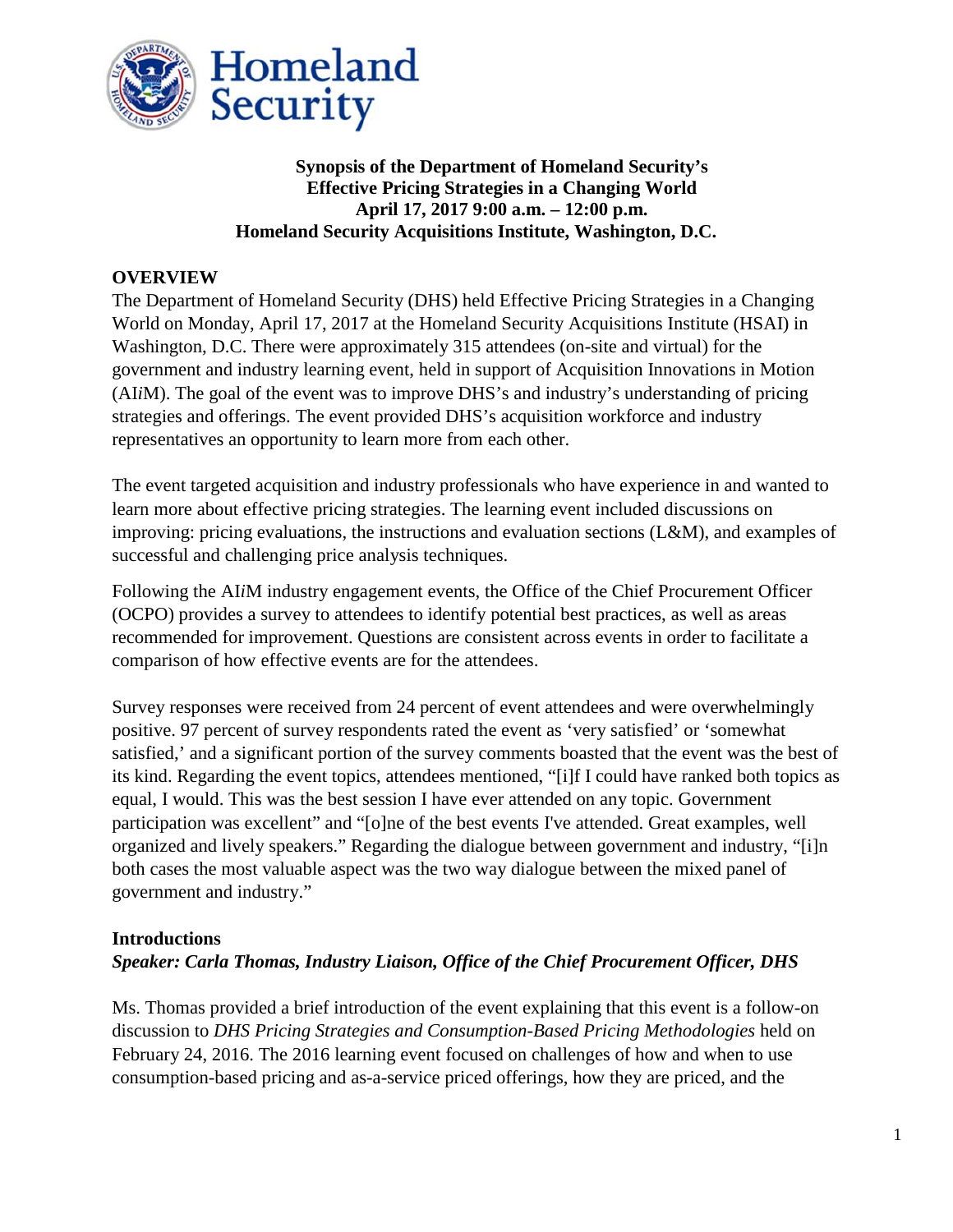

perceptions of consumption-based and as-a-service offerings from both an industry and government perspective.

#### **Welcome**

#### *Speaker: Soraya Correa, Chief Procurement Officer, DHS*

Ms. Correa welcomed all participants and offered sincere thanks to those who assisted in the preparation of the event. The DHS Industry Liaison, Carla Thomas, partnered with the Oversight and Pricing Branch representative, Mark Hudak, to chair the planning of the event. Through their collaboration, an Acquisition Innovation Roundtable, made up of nominees from Industry Associations, was formed and met together to propose topics and develop an agenda for the day.

AI*i*M learning events are two-way channels of communication between the Department and industry through which DHS promotes healthy discussions. The Department hosts two *Reverse Industry Days*, a 'major' learning event, which are opportunities for the DHS acquisition workforce to discuss best practices with industry panels. The next *Reverse Industry Day* is scheduled for June 2017. The *Strategic Industry Conversation* is a major event which facilitates information sharing between the public and private sectors to strengthen industry and DHS shared interests of national and economic security. The event, tentatively scheduled for October 2017, is an opportunity to share with industry the Department's program priorities, procurement objectives, and strategic vision.

## **Event Structure and Goals** *Speaker: Mark Hudak, Oversight and Pricing Branch, OCPO, DHS*

Mr. Hudak introduced panelists who were a mix of both government and industry leaders and kicked off the first panel.

### **Communicating with Industry in the Development of a Pricing Strategy** *Speakers: Michael B. Smith (OCPO, DHS), Jim Ghiloni (Wolf Den), Theresa Gonzales (Ambit Group), and Joanie Hastings (SAIC)*

The first discussion was on Requests for Information (RFIs), pricing, staffing approaches, and debriefs. Regarding RFIs, industry and government agreed that early and frequent engagement provides an opportunity for frank discussion and is crucial for effective acquisitions. There is no right or wrong way to communicate with industry as acquisition is often an art, but communications must be two-way. It is advisable to engage prior to the Request for Proposal (RFP) as this tends to save the government money in the long run, reduces questions and answers and gives clarity up front. Industry recommended a minimum of 30 days to respond to an RFI, especially when it is prescriptive. They noted that when the RFI is prescriptive, it is indicative of the government knowing who they want to respond. When including price in an RFI, it can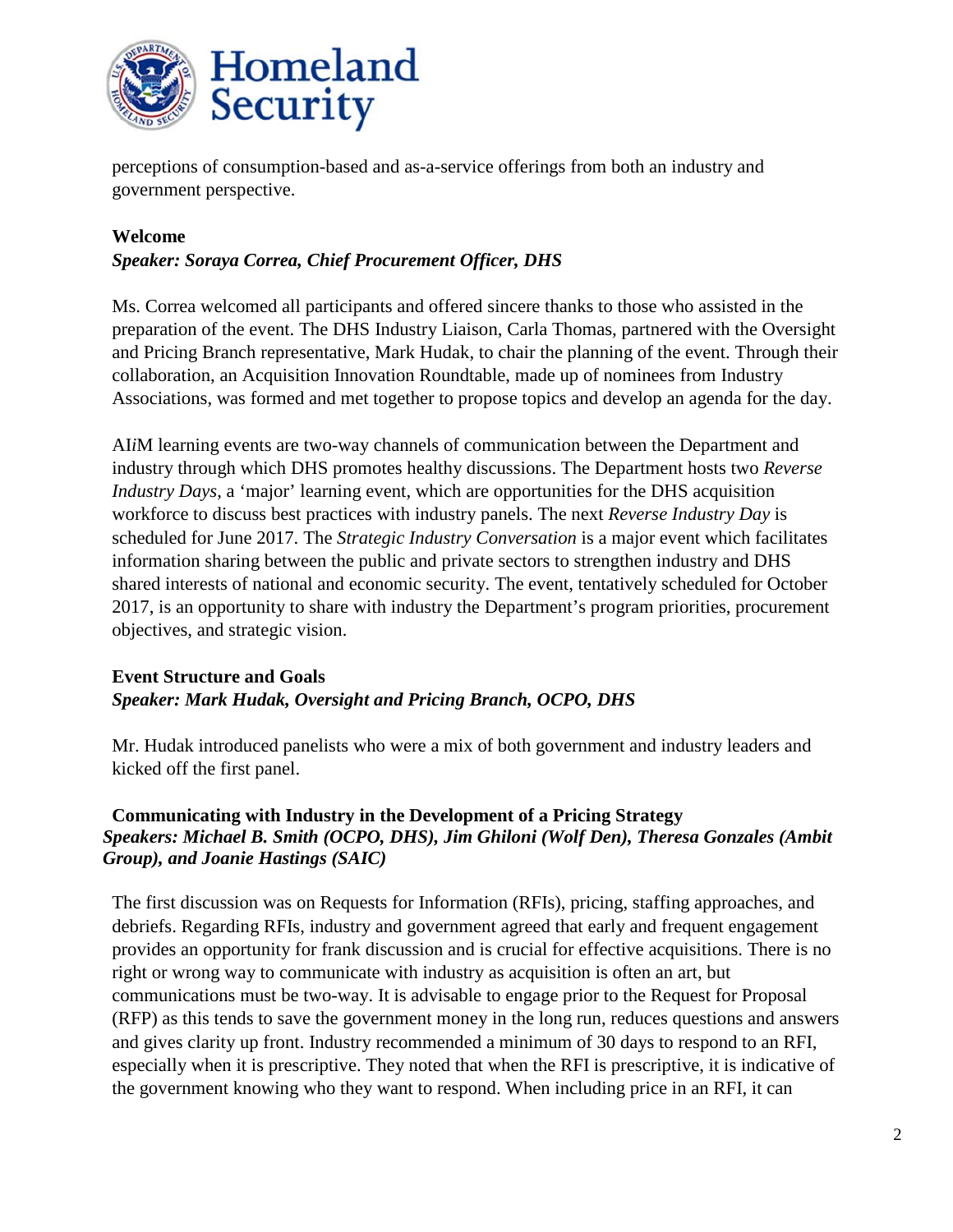

Become resource intensive. Pricing is not done in a vacuum and should come into play at the RFP, but the RFI should be more focused on the question of "how would you price this?"

It was acknowledged by all parties that, pricing on the indefinite delivery/indefinite quantity (IDIQ) level, especially for General Services Administration (GSA) contracts, is meaningless in an IDIQ unless it is done at the task order level. Fair and reasonable prices can really only be determined at the delivery order/task order level. If IDIQ pricing is not useful, how do GSA vehicles compensate for the lack of price pressure when most Task Orders only have a single bid? By relying on historical data, Bureau of Labor Statistics labor rates, category management and other metrics that are available for determining if a price is fair and reasonable. How do we justify the GSA schedule as being "fair and reasonable" to a CO? ANSWER: Pricing on GSA doesn't necessarily mean "fair and reasonable" as it is built on delivery of a single unit. Need to look at additional discounts based on quantity, deliveries, etc. What does the government mean by "strategic pricing"? The government must establish at least a ceiling at the BPA level and IDIQ level.

Industry requested that the government be less prescriptive for key personnel so that more than the existing personnel on contract could qualify. On the other hand, though, it was discussed that the "race to the bottom" could be avoided by specifying minimum qualifications that the government really requires. For example, do not allow one to five years of experience if in fact the position can only be filled by someone with five years' experience. If the government is honest about the necessary qualifications, then industry responding is more likely to succeed. Industry also asked that government not recycle requirements, especially when asking for innovation; the same question will beget the same answer. Finally, industry asked to be given the chance to justify higher up-front costs with long term savings when discussing innovation.

Regarding debriefs, government and industry acknowledged that the increasing tendency to protest stifles post-award discussions. Industry mentioned that in-person or telephonic debriefs are preferred to written, and the government mentioned that DHS employees have access to a debriefing guide. A dialogue that is more about how we came to a decision is less likely to tee up a protest. The government wants to give industry good information, but it seems that when the lawyers on either side get involved the conversation changes and is less open and there is no clear way to address the issue.

**Effective Pricing Strategies and Examples Speakers: Catherine Benavides (OCPO DHS), Dan O'Sullivan (Federal Protective Services, DHS), Richard Melrose (TSA/DHS), Polly Hall (PIL/DHS), Jacob George (JACOBS Management Consultants), and Jacob Sapp (ASRC Federal)**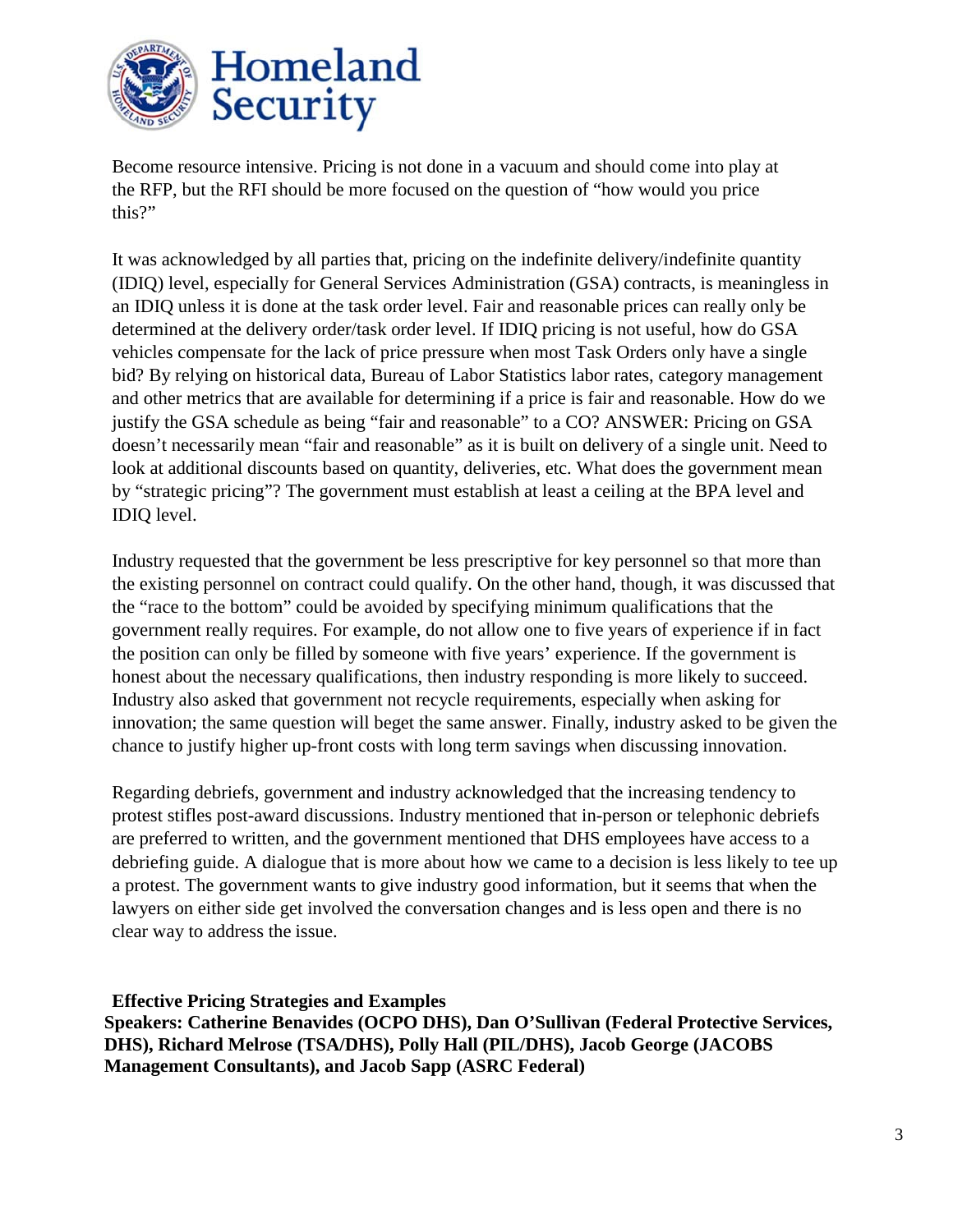

The second discussion centered on innovative and effective pricing strategies, opening with three evaluation examples from the government. Following the conversations of the three recent government examples, the industry panelists discussed their opinions on pain points with government pricing requests.

### **Example 1: Guard Services (Dan O'Sullivan)**

The biggest challenge in working at DHS was awarding guard service contracts as they were highly competitive. Too much competition can be time consuming. Mr. O'Sullivan's solution was to trade off non-price and price factors to streamline evaluations. After reviewing all price for reasonableness, FPS did an initial cut of the lowest price offers, and evaluated the technical proposals of those offerors. In evaluating the first cut of offers and finding one or more proposals that were rated Highly Acceptable across the board, the CO made the determination that even assuming that any of the remaining proposals whose technical proposals were not evaluated would result in the highest technical rating across the board, the Contracting Officer is not willing to pay the price premium associated with those proposals.

### **Example 2: Agile Services (Richard Melrose)**

Traditionally, application development utilized the waterfall method, based on updates to an existing application. The Transportation Security Administration (TSA) wanted to switch to the newer industry standard of the Agile method, which is a far more iterative process that changes based on user experiences. For TSA, the program was looking at rolling 60 applications into a single award, so the decision was made to break down the pricing to the sprint level based on teams via sprint length, team size, and team experience rather than bounding by velocity or story points. This allowed the sprint teams to determine how they would work and how they would be paid so long as the sprint included a definition bound to the submission of invoices. Industry engagement was critical in this process and helped determine the best way to break down the pricing to ensure proposals were based in realism. A sprint was loosely defined as an "iteration of software development that was time-bound."

### **Example 3: Alliant 2 (Polly Hall)**

Alliant 2 was awarded based on a new approach to source selection, highest technically rated with a fair and reasonable price (HTRRP), and a GAO ruling on a protest related to the approach was recently decided in the government's favor. This opens up the possibility for other government solicitations to follow similar evaluation approaches. For Alliant 2, the proposals were evaluated and numerically scored based on qualifications, and then ranked based on point scores. Only Offerors with a top rated technical score were evaluated for price reasonableness, which was on a pass/fail basis. The resultant protest claimed that the price was a nominal factor based on prior actions by GSA, but Alliant 2's evaluation was not a Lowest Price Technically Acceptable (LPTA) evaluation methodology, so the Government Accountability Office (GAO) found in favor of the government and stated the trade-off was not required under the solicitation evaluation model. When industry was asked for input on this process they expressed concern that